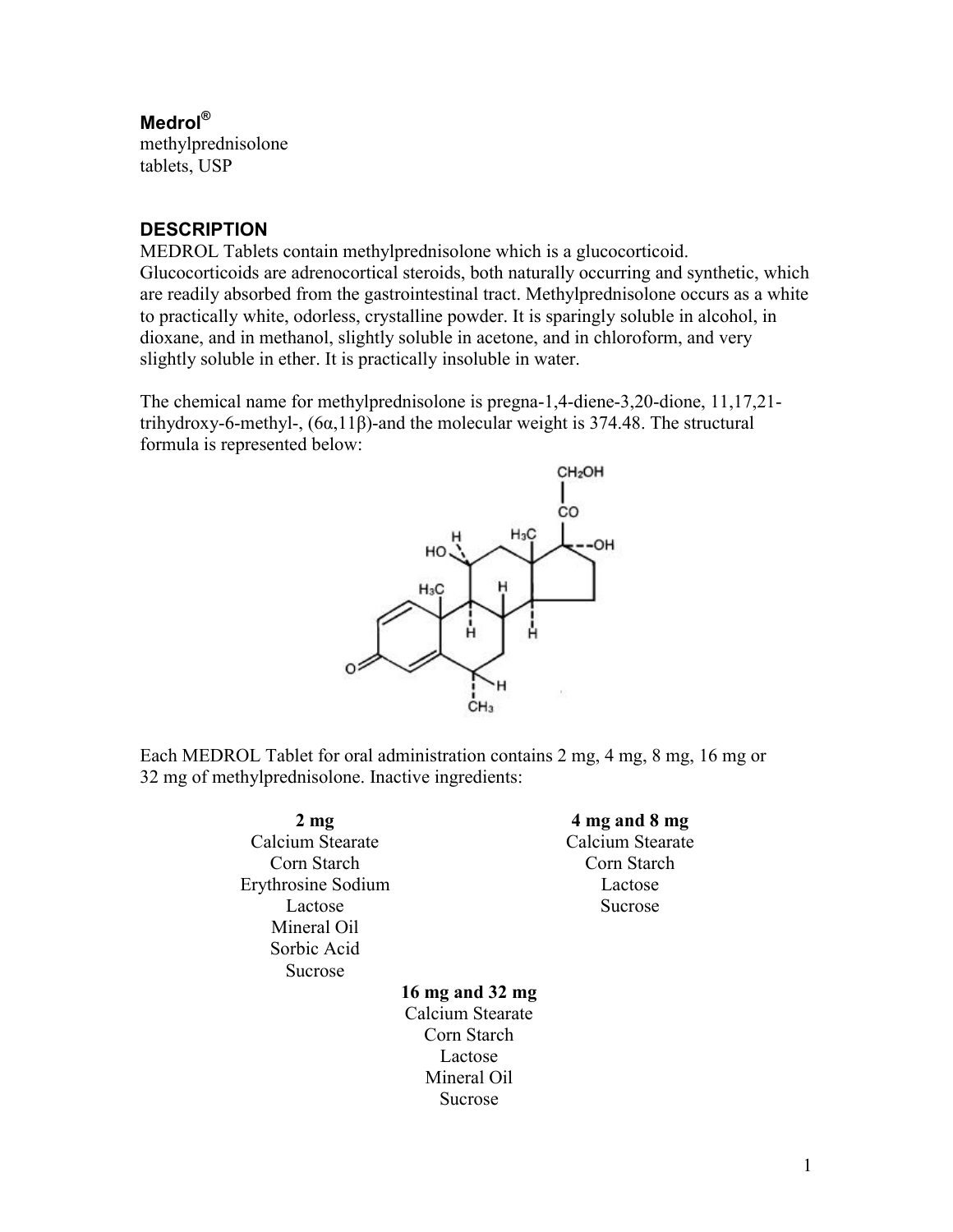## **ACTIONS**

Naturally occurring glucocorticoids (hydrocortisone and cortisone), which also have salt-retaining properties, are used as replacement therapy in adrenocortical deficiency states. Their synthetic analogs are primarily used for their potent anti-inflammatory effects in disorders of many organ systems.

Glucocorticoids cause profound and varied metabolic effects. In addition, they modify the body's immune responses to diverse stimuli.

## **INDICATIONS AND USAGE**

MEDROL Tablets are indicated in the following conditions:

#### **1. Endocrine Disorders**

Primary or secondary adrenocortical insufficiency (hydrocortisone or cortisone is the first choice; synthetic analogs may be used in conjunction with mineralocorticoids where applicable; in infancy mineralocorticoid supplementation is of particular importance). Congenital adrenal hyperplasia Nonsuppurative thyroiditis Hypercalcemia associated with cancer

#### **2. Rheumatic Disorders**

As adjunctive therapy for short-term administration (to tide the patient over an acute episode or exacerbation) in: Rheumatoid arthritis, including juvenile rheumatoid arthritis (selected cases may require low-dose maintenance therapy) Ankylosing spondylitis Acute and subacute bursitis Synovitis of osteoarthritis Acute nonspecific tenosynovitis Post-traumatic osteoarthritis Psoriatic arthritis Epicondylitis Acute gouty arthritis

## **3. Collagen Diseases**

During an exacerbation or as maintenance therapy in selected cases of: Systemic lupus erythematosus Systemic dermatomyositis (polymyositis) Acute rheumatic carditis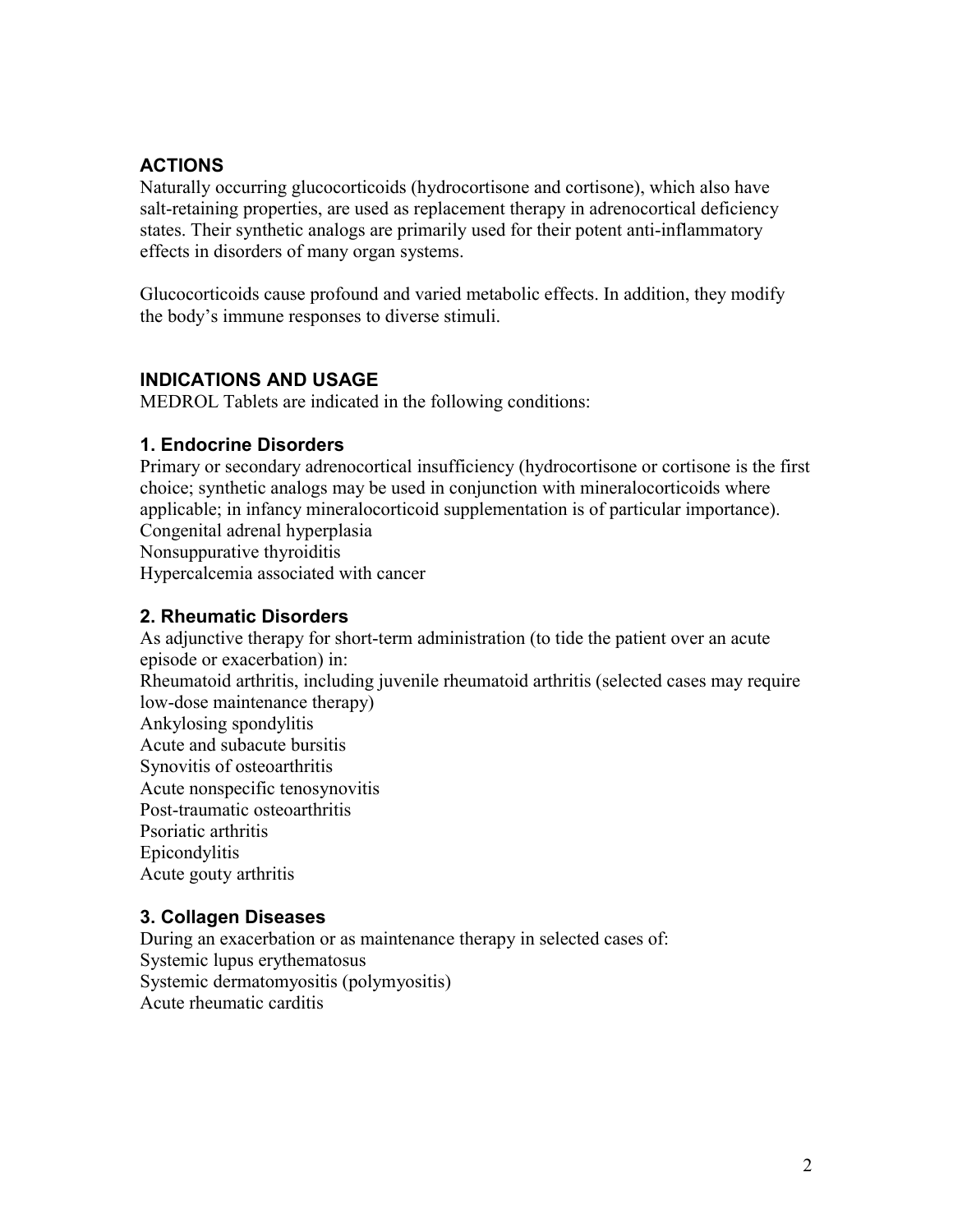#### **4. Dermatologic Diseases**

Bullous dermatitis herpetiformis Severe erythema multiforme (Stevens-Johnson syndrome) Severe seborrheic dermatitis Exfoliative dermatitis Mycosis fungoides Pemphigus Severe psoriasis

## **5. Allergic States**

Control of severe or incapacitating allergic conditions intractable to adequate trials of conventional treatment: Seasonal or perennial allergic rhinitis Drug hypersensitivity reactions Serum sickness Contact dermatitis Bronchial asthma Atopic dermatitis

## **6. Ophthalmic Diseases**

Severe acute and chronic allergic and inflammatory processes involving the eye and its adnexa such as: Allergic corneal marginal ulcers Herpes zoster ophthalmicus Anterior segment inflammation Diffuse posterior uveitis and choroiditis Sympathetic ophthalmia Keratitis Optic neuritis Allergic conjunctivitis Chorioretinitis Iritis and iridocyclitis **7. Respiratory Diseases**

# Symptomatic sarcoidosis

**Berylliosis** Loeffler's syndrome not manageable by other means Fulminating or disseminated pulmonary tuberculosis when used concurrently with appropriate antituberculous chemotherapy Aspiration pneumonitis

#### **8. Hematologic Disorders**

Idiopathic thrombocytopenic purpura in adults Secondary thrombocytopenia in adults Acquired (autoimmune) hemolytic anemia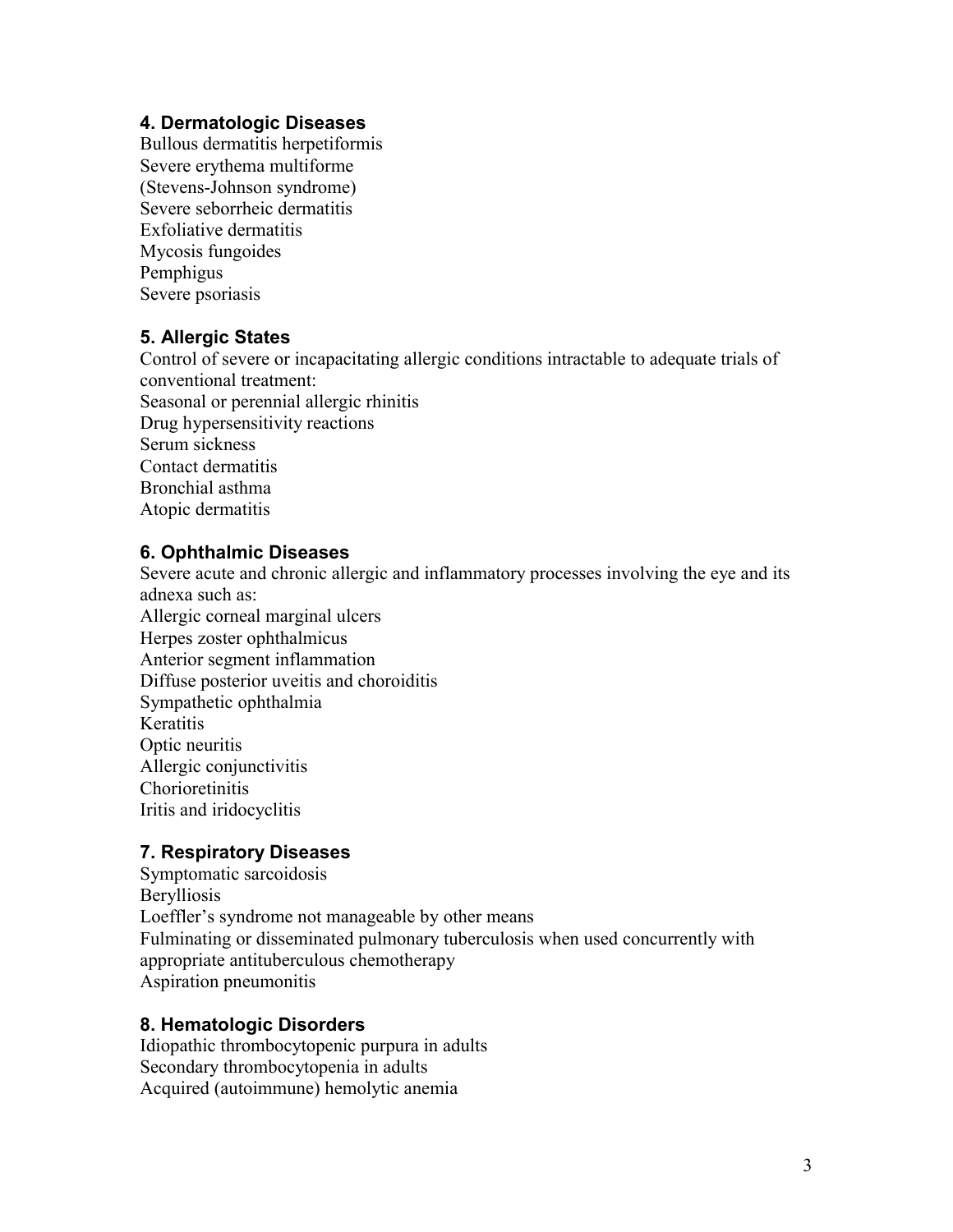Erythroblastopenia (RBC anemia) Congenital (erythroid) hypoplastic anemia

#### **9. Neoplastic Diseases**

For palliative management of: Leukemias and lymphomas in adults Acute leukemia of childhood

## **10. Edematous States**

To induce a diuresis or remission of proteinuria in the nephrotic syndrome, without uremia, of the idiopathic type or that due to lupus erythematosus.

#### **11. Gastrointestinal Diseases**

To tide the patient over a critical period of the disease in: Ulcerative colitis Regional enteritis

#### **12. Nervous System**

Acute exacerbations of multiple sclerosis

#### **13. Miscellaneous**

Tuberculous meningitis with subarachnoid block or impending block when used concurrently with appropriate antituberculous chemotherapy. Trichinosis with neurologic or myocardial involvement.

## **CONTRAINDICATIONS**

Systemic fungal infections and known hypersensitivity to components.

## **WARNINGS**

In patients on corticosteroid therapy subjected to unusual stress, increased dosage of rapidly acting corticosteroids before, during, and after the stressful situation is indicated.

Corticosteroids may mask some signs of infection, and new infections may appear during their use. Infections with any pathogen including viral, bacterial, fungal, protozoan or helminthic infections, in any location of the body, may be associated with the use of corticosteroids alone or in combination with other immunosuppressive agents that affect cellular immunity, humoral immunity, or neutrophil function.<sup>1</sup>

These infections may be mild, but can be severe and at times fatal. With increasing doses of corticosteroids, the rate of occurrence of infectious complications increases.<sup>2</sup> There may be decreased resistance and inability to localize infection when corticosteroids are used.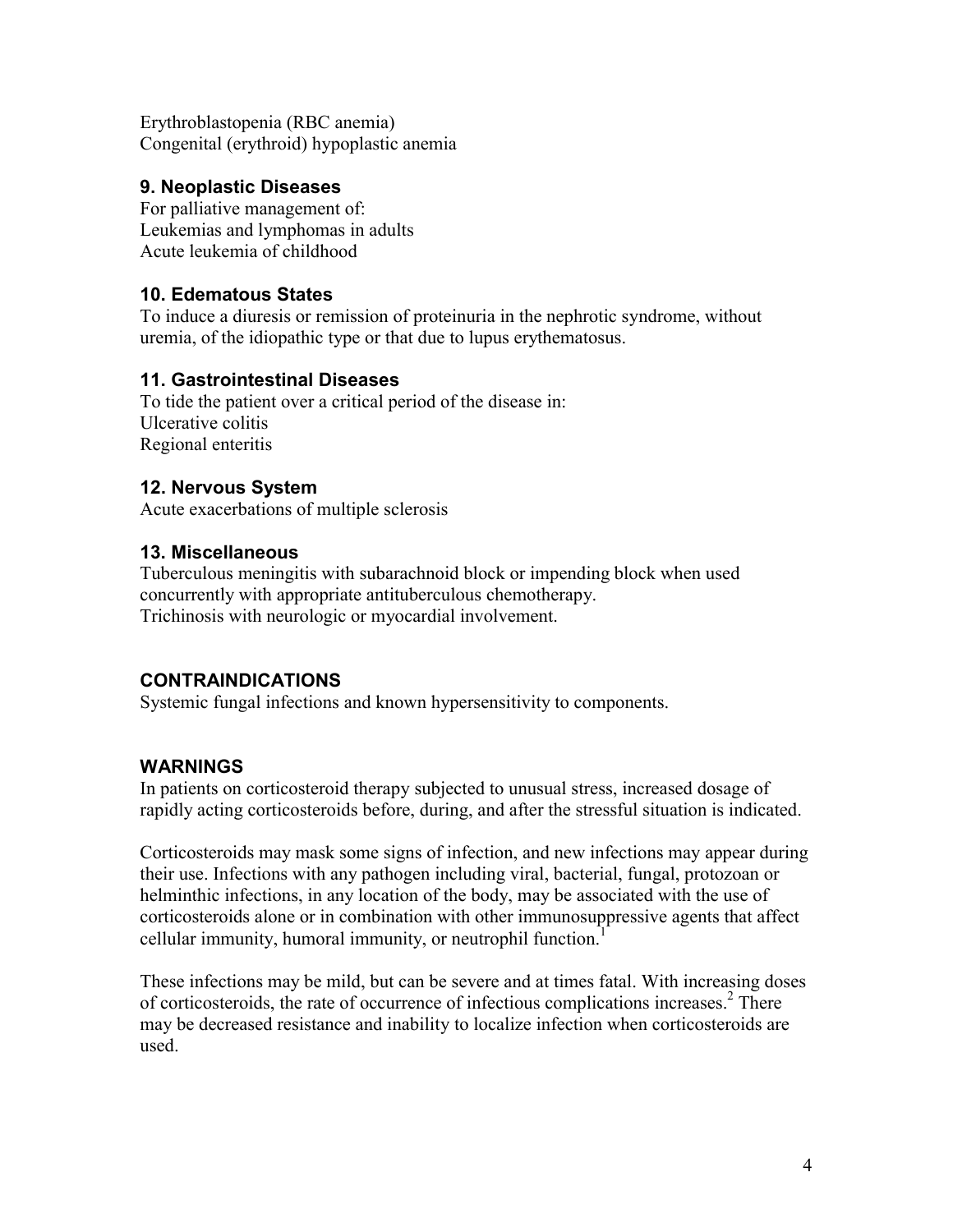Prolonged use of corticosteroids may produce posterior subcapsular cataracts, glaucoma with possible damage to the optic nerves, and may enhance the establishment of secondary ocular infections due to fungi or viruses.

**Usage in pregnancy:** Since adequate human reproduction studies have not been done with corticosteroids, the use of these drugs in pregnancy, nursing mothers or women of child-bearing potential requires that the possible benefits of the drug be weighed against the potential hazards to the mother and embryo or fetus. Infants born of mothers who have received substantial doses of corticosteroids during pregnancy, should be carefully observed for signs of hypoadrenalism.

Average and large doses of hydrocortisone or cortisone can cause elevation of blood pressure, salt and water retention, and increased excretion of potassium. These effects are less likely to occur with the synthetic derivatives except when used in large doses. Dietary salt restriction and potassium supplementation may be necessary. All corticosteroids increase calcium excretion.

Administration of live or live, attenuated vaccines is contraindicated in patients receiving immunosuppressive doses of corticosteroids. Killed or inactivated vaccines may be administered to patients receiving immunosuppressive doses of corticosteroids; however, the response to such vaccines may be diminished. Indicated immunization procedures may be undertaken in patients receiving nonimmunosuppressive doses of corticosteroids.

The use of MEDROL Tablets in active tuberculosis should be restricted to those cases of fulminating or disseminated tuberculosis in which the corticosteroid is used for the management of the disease in conjunction with an appropriate antituberculous regimen.

If corticosteroids are indicated in patients with latent tuberculosis or tuberculin reactivity, close observation is necessary as reactivation of the disease may occur. During prolonged corticosteroid therapy, these patients should receive chemoprophylaxis.

Persons who are on drugs which suppress the immune system are more susceptible to infections than healthy individuals. Chicken pox and measles, for example, can have a more serious or even fatal course in non-immune children or adults on corticosteroids. In such children or adults who have not had these diseases particular care should be taken to avoid exposure. How the dose, route and duration of corticosteroid administration affects the risk of developing a disseminated infection is not known. The contribution of the underlying disease and/or prior corticosteroid treatment to the risk is also not known. If exposed, to chicken pox, prophylaxis with varicella zoster immune globulin (VZIG) may be indicated. If exposed to measles, prophylaxis with pooled intramuscular immunoglobulin (IG) may be indicated. (See the respective package inserts for complete VZIG and IG prescribing information.) If chicken pox develops, treatment with antiviral agents may be considered. Similarly, corticosteroids should be used with great care in patients with known or suspected Strongyloides (threadworm) infestation. In such patients, corticosteroid-induced immunosuppression may lead to Strongyloides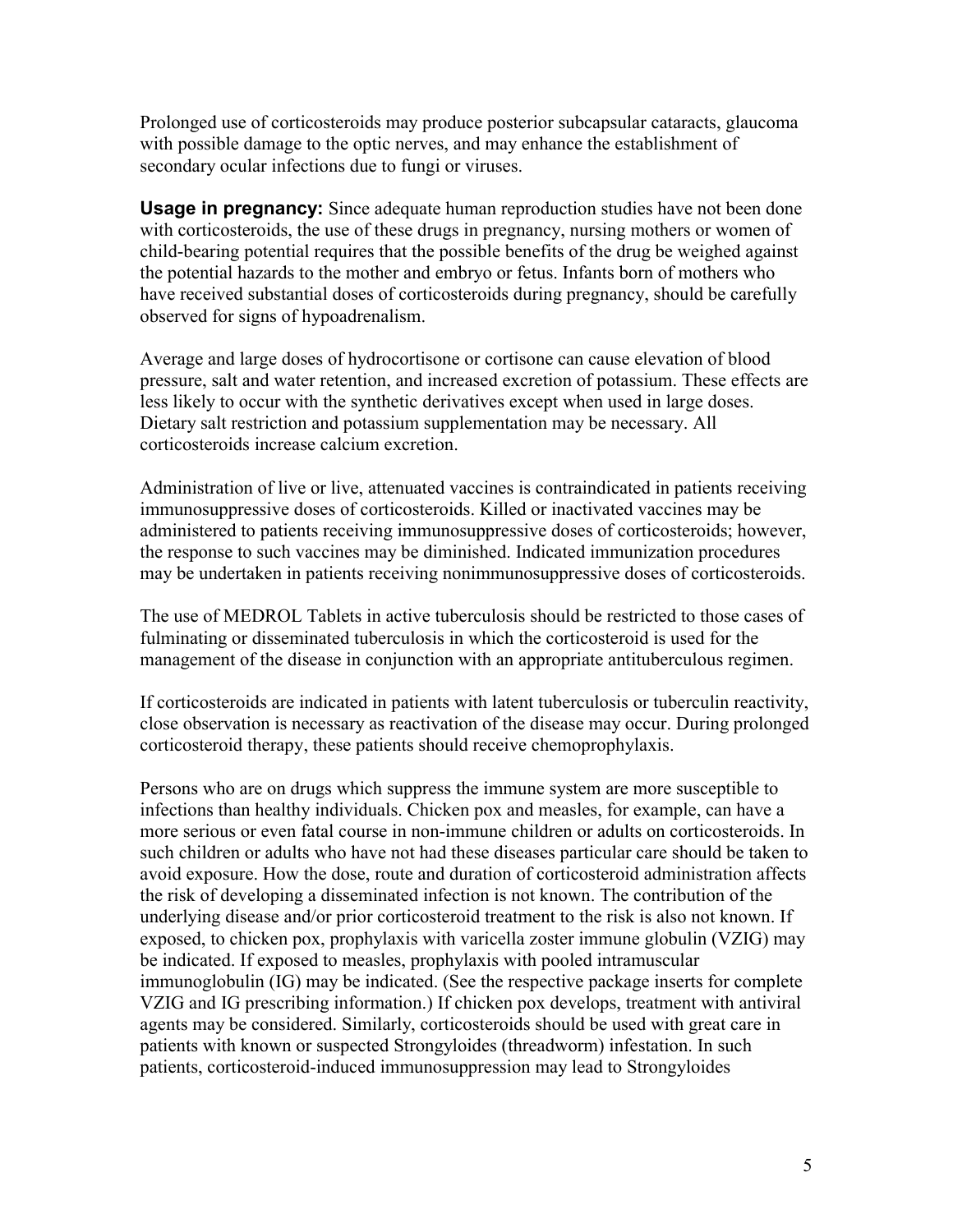hyperinfection and dissemination with widespread larval migration, often accompanied by severe enterocolitis and potentially fatal gram-negative septicemia.

# **PRECAUTIONS General Precautions**

Drug-induced secondary adrenocortical insufficiency may be minimized by gradual reduction of dosage. This type of relative insufficiency may persist for months after discontinuation of therapy; therefore, in any situation of stress occurring during that period, hormone therapy should be reinstituted. Since mineralocorticoid secretion may be impaired, salt and/or a mineralocorticoid should be administered concurrently.

There is an enhanced effect of corticosteroids on patients with hypothyroidism and in those with cirrhosis.

Corticosteroids should be used cautiously in patients with ocular herpes simplex because of possible corneal perforation.

The lowest possible dose of corticosteroid should be used to control the condition under treatment, and when reduction in dosage is possible, the reduction should be gradual.

Psychic derangements may appear when corticosteroids are used, ranging from euphoria, insomnia, mood swings, personality changes, and severe depression, to frank psychotic manifestations. Also, existing emotional instability or psychotic tendencies may be aggravated by corticosteroids.

Caution is required in patients with systemic sclerosis because an increased incidence of scleroderma renal crisis has been observed with corticosteroids, including methylprednisolone.

Steroids should be used with caution in nonspecific ulcerative colitis, if there is a probability of impending perforation, abscess or other pyogenic infection; diverticulitis; fresh intestinal anastomoses; active or latent peptic ulcer; renal insufficiency; hypertension; osteoporosis; and myasthenia gravis.

Growth and development of infants and children on prolonged corticosteroid therapy should be carefully observed.

Kaposi's sarcoma has been reported to occur in patients receiving corticosteroid therapy. Discontinuation of corticosteroids may result in clinical remission.

Although controlled clinical trials have shown corticosteroids to be effective in speeding the resolution of acute exacerbations of multiple sclerosis, they do not show that corticosteroids affect the ultimate outcome or natural history of the disease. The studies do show that relatively high doses of corticosteroids are necessary to demonstrate a significant effect. (See DOSAGE AND ADMINISTRATION.)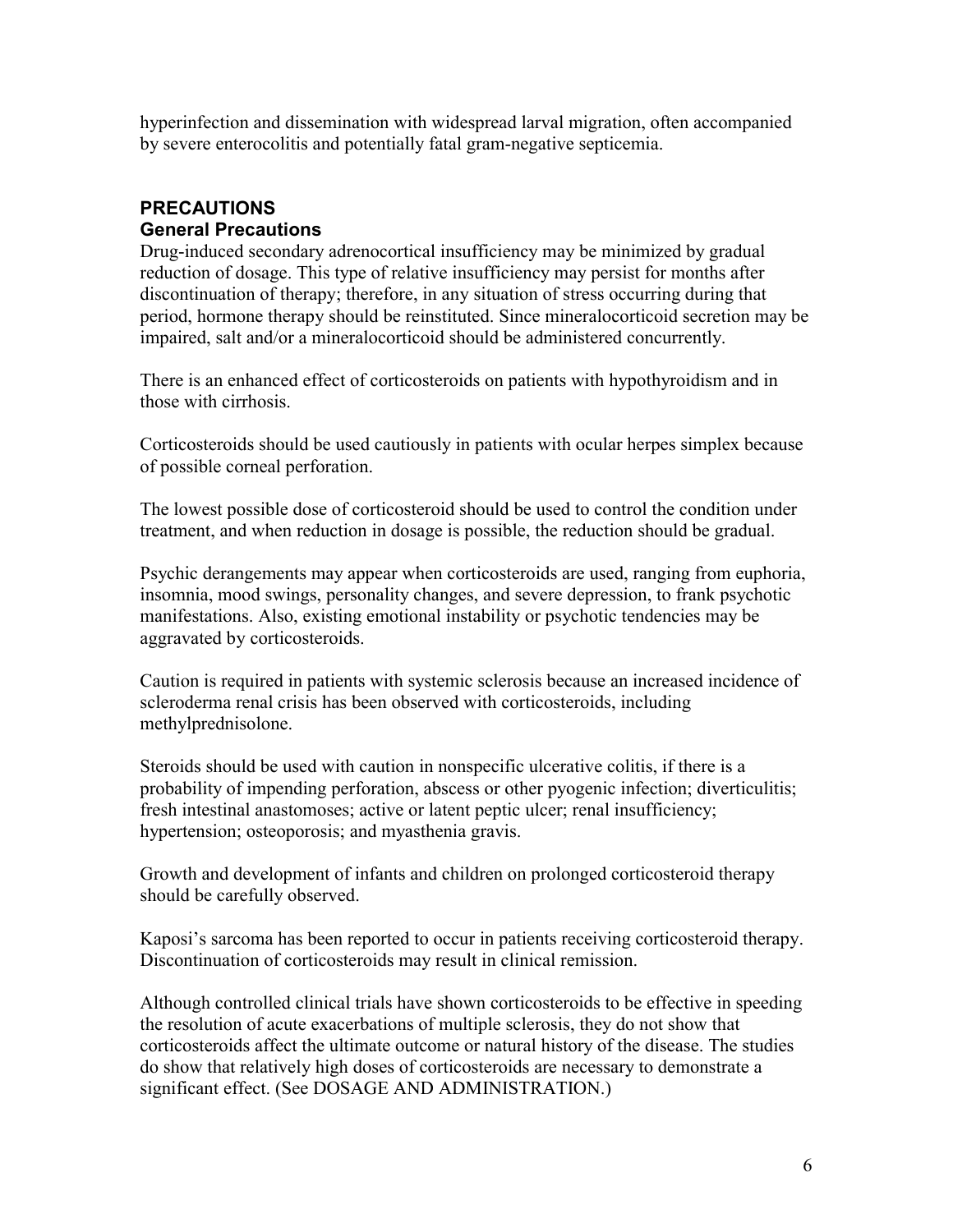Since complications of treatment with glucocorticoids are dependent on the size of the dose and the duration of treatment, a risk/benefit decision must be made in each individual case as to dose and duration of treatment and as to whether daily or intermittent therapy should be used.

## **DRUG INTERACTIONS**

The pharmacokinetic interactions listed below are potentially clinically important. Mutual inhibition of metabolism occurs with concurrent use of cyclosporin and methylprednisolone; therefore, it is possible that adverse events associated with the individual use of either drug may be more apt to occur. Convulsions have been reported with concurrent use of methylprednisolone and cyclosporin. Drugs that induce hepatic enzymes such as phenobarbital, phenytoin and rifampin may increase the clearance of methylprednisolone and may require increases in methylprednisolone dose to achieve the desired response. Drugs such as troleandomycin and ketoconazole may inhibit the metabolism of methylprednisolone and thus decrease its clearance. Therefore, the dose of methylprednisolone should be titrated to avoid steroid toxicity.

Methylprednisolone may increase the clearance of chronic high dose aspirin. This could lead to decreased salicylate serum levels or increase the risk of salicylate toxicity when methylprednisolone is withdrawn. Aspirin should be used cautiously in conjunction with corticosteroids in patients suffering from hypoprothrombinemia.

The effect of methylprednisolone on oral anticoagulants is variable. There are reports of enhanced as well as diminished effects of anticoagulant when given concurrently with corticosteroids. Therefore, coagulation indices should be monitored to maintain the desired anticoagulant effect.

#### **Information for the Patient**

Persons who are on immunosuppressant doses of corticosteroids should be warned to avoid exposure to chickenpox or measles. Patients should also be advised that if they are exposed, medical advice should be sought without delay.

## **ADVERSE REACTIONS**

*Fluid and Electrolyte Disturbances*

- Sodium retention
- Congestive heart failure in susceptible patients
- Hypertension
- Fluid retention
- Potassium loss
- Hypokalemic alkalosis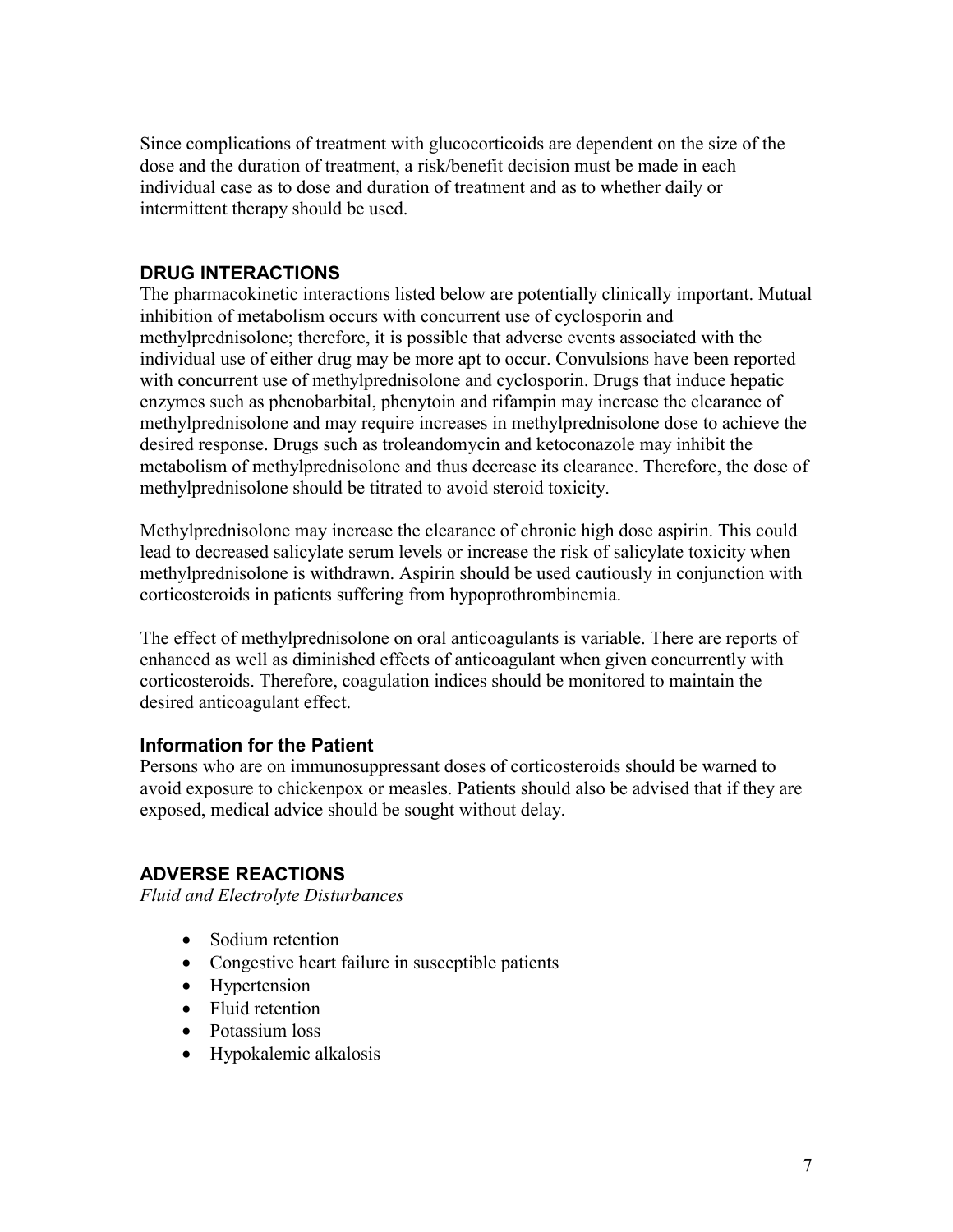#### *Musculoskeletal*

- Muscle weakness
- Loss of muscle mass
- Steroid myopathy
- Osteoporosis
- Tendon rupture, particularly of the Achilles tendon
- Vertebral compression fractures
- Aseptic necrosis of femoral and humeral heads
- Pathologic fracture of long bones

#### *Gastrointestinal*

- Peptic ulcer with possible perforation and hemorrhage
- Pancreatitis
- Abdominal distention
- Ulcerative esophagitis

Increases in alanine transaminase (ALT, SGPT), aspartate transaminase (AST, SGOT), and alkaline phosphatase have been observed following corticosteroid treatment. These changes are usually small, not associated with any clinical syndrome and are reversible upon discontinuation.

#### *Dermatologic*

- Impaired wound healing
- Petechiae and ecchymoses
- May suppress reactions to skin tests
- Thin fragile skin
- Facial erythema
- Increased sweating

#### *Neurological*

- Increased intracranial pressure with papilledema (pseudo-tumor cerebri) usually after treatment
- Convulsions
- Vertigo
- Headache

#### *Endocrine*

- Development of Cushingoid state
- Suppression of growth in children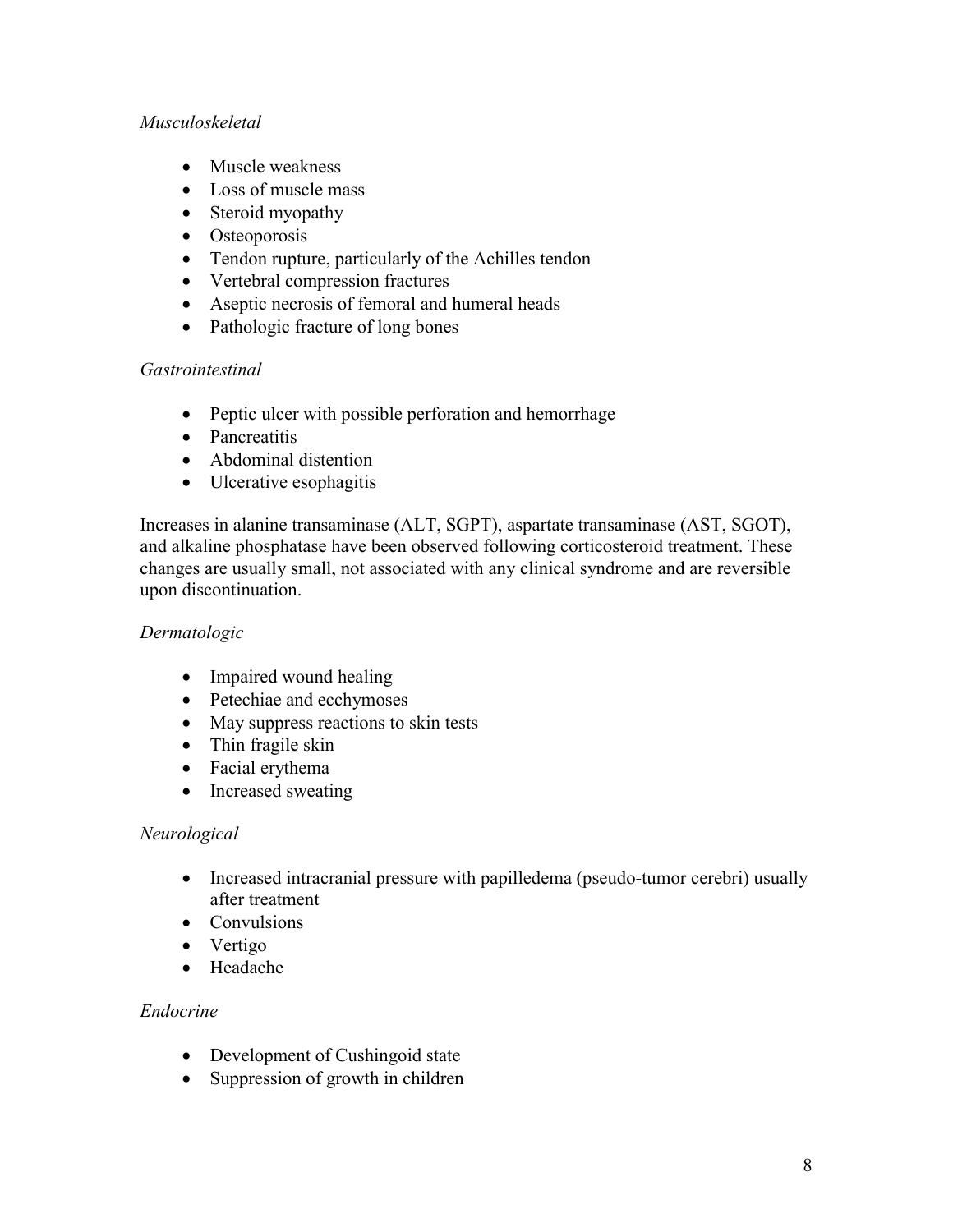- Secondary adrenocortical and pituitary unresponsiveness, particularly in times of stress, as in trauma, surgery or illness
- Menstrual irregularities
- Decreased carbohydrate tolerance
- Manifestations of latent diabetes mellitus
- Increased requirements of insulin or oral hypoglycemic agents in diabetics

#### *Ophthalmic*

- Posterior subcapsular cataracts
- Increased intraocular pressure
- Glaucoma
- Exophthalmos

#### *Metabolic*

• Negative nitrogen balance due to protein catabolism

The following additional reactions have been reported following oral as well as parenteral therapy: Urticaria and other allergic, anaphylactic or hypersensitivity reactions.

## **DOSAGE AND ADMINISTRATION**

The initial dosage of MEDROL Tablets may vary from 4 mg to 48 mg of methylprednisolone per day depending on the specific disease entity being treated. In situations of less severity lower doses will generally suffice while in selected patients higher initial doses may be required. The initial dosage should be maintained or adjusted until a satisfactory response is noted. If after a reasonable period of time there is a lack of satisfactory clinical response, MEDROL should be discontinued and the patient transferred to other appropriate therapy.

**IT SHOULD BE EMPHASIZED THAT DOSAGE REQUIREMENTS ARE VARIABLE AND MUST BE INDIVIDUALIZED ON THE BASIS OF THE DISEASE UNDER TREATMENT AND THE RESPONSE OF THE PATIENT**. After a favorable response is noted, the proper maintenance dosage should be determined by decreasing the initial drug dosage in small decrements at appropriate time intervals

until the lowest dosage which will maintain an adequate clinical response is reached. It should be kept in mind that constant monitoring is needed in regard to drug dosage. Included in the situations which may make dosage adjustments necessary are changes in clinical status secondary to remissions or exacerbations in the disease process, the patient's individual drug responsiveness, and the effect of patient exposure to stressful situations not directly related to the disease entity under treatment; in this latter situation it may be necessary to increase the dosage of MEDROL for a period of time consistent with the patient's condition. If after long-term therapy the drug is to be stopped, it is recommended that it be withdrawn gradually rather than abruptly.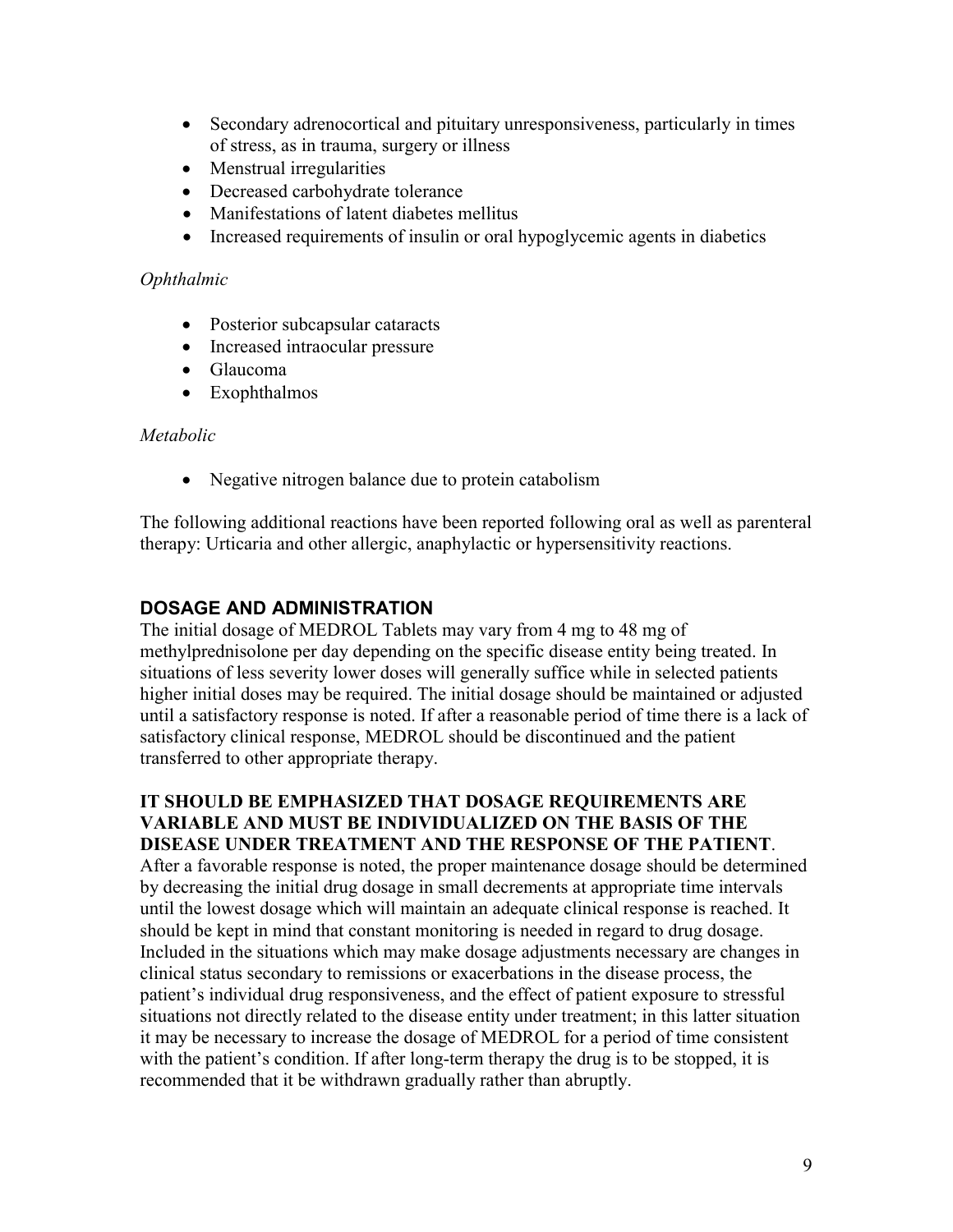**Multiple Sclerosis:** In treatment of acute exacerbations of multiple sclerosis daily doses of 200 mg of prednisolone for a week followed by 80 mg every other day for 1 month have been shown to be effective (4 mg of methylprednisolone is equivalent to 5 mg of prednisolone).

**ADT ® (Alternate Day Therapy):** Alternate day therapy is a corticosteroid dosing regimen in which twice the usual daily dose of corticoid is administered every other morning. The purpose of this mode of therapy is to provide the patient requiring long-term pharmacologic dose treatment with the beneficial effects of corticoids while minimizing certain undesirable effects, including pituitary-adrenal suppression, the Cushingoid state, corticoid withdrawal symptoms, and growth suppression in children.

The rationale for this treatment schedule is based on two major premises: (a) the anti-inflammatory or therapeutic effect of corticoids persists longer than their physical presence and metabolic effects and (b) administration of the corticosteroid every other morning allows for reestablishment of more nearly normal hypothalamic-pituitary-adrenal (HPA) activity on the off-steroid day.

A brief review of the HPA physiology may be helpful in understanding this rationale. Acting primarily through the hypothalamus a fall in free cortisol stimulates the pituitary gland to produce increasing amounts of corticotropin (ACTH) while a rise in free cortisol inhibits ACTH secretion. Normally the HPA system is characterized by diurnal (circadian) rhythm. Serum levels of ACTH rise from a low point about 10 pm to a peak level about 6 am. Increasing levels of ACTH stimulate adrenal cortical activity resulting in a rise in plasma cortisol with maximal levels occurring between 2 am and 8 am. This rise in cortisol dampens ACTH production and in turn adrenal cortical activity. There is a gradual fall in plasma corticoids during the day with lowest levels occurring about midnight.

The diurnal rhythm of the HPA axis is lost in Cushing's disease, a syndrome of adrenal cortical hyperfunction characterized by obesity with centripetal fat distribution, thinning of the skin with easy bruisability, muscle wasting with weakness, hypertension, latent diabetes, osteoporosis, electrolyte imbalance, etc. The same clinical findings of hyperadrenocorticism may be noted during long-term pharmacologic dose corticoid therapy administered in conventional daily divided doses. It would appear, then, that a disturbance in the diurnal cycle with maintenance of elevated corticoid values during the night may play a significant role in the development of undesirable corticoid effects. Escape from these constantly elevated plasma levels for even short periods of time may be instrumental in protecting against undesirable pharmacologic effects.

During conventional pharmacologic dose corticosteroid therapy, ACTH production is inhibited with subsequent suppression of cortisol production by the adrenal cortex. Recovery time for normal HPA activity is variable depending upon the dose and duration of treatment. During this time the patient is vulnerable to any stressful situation. Although it has been shown that there is considerably less adrenal suppression following a single morning dose of prednisolone (10 mg) as opposed to a quarter of that dose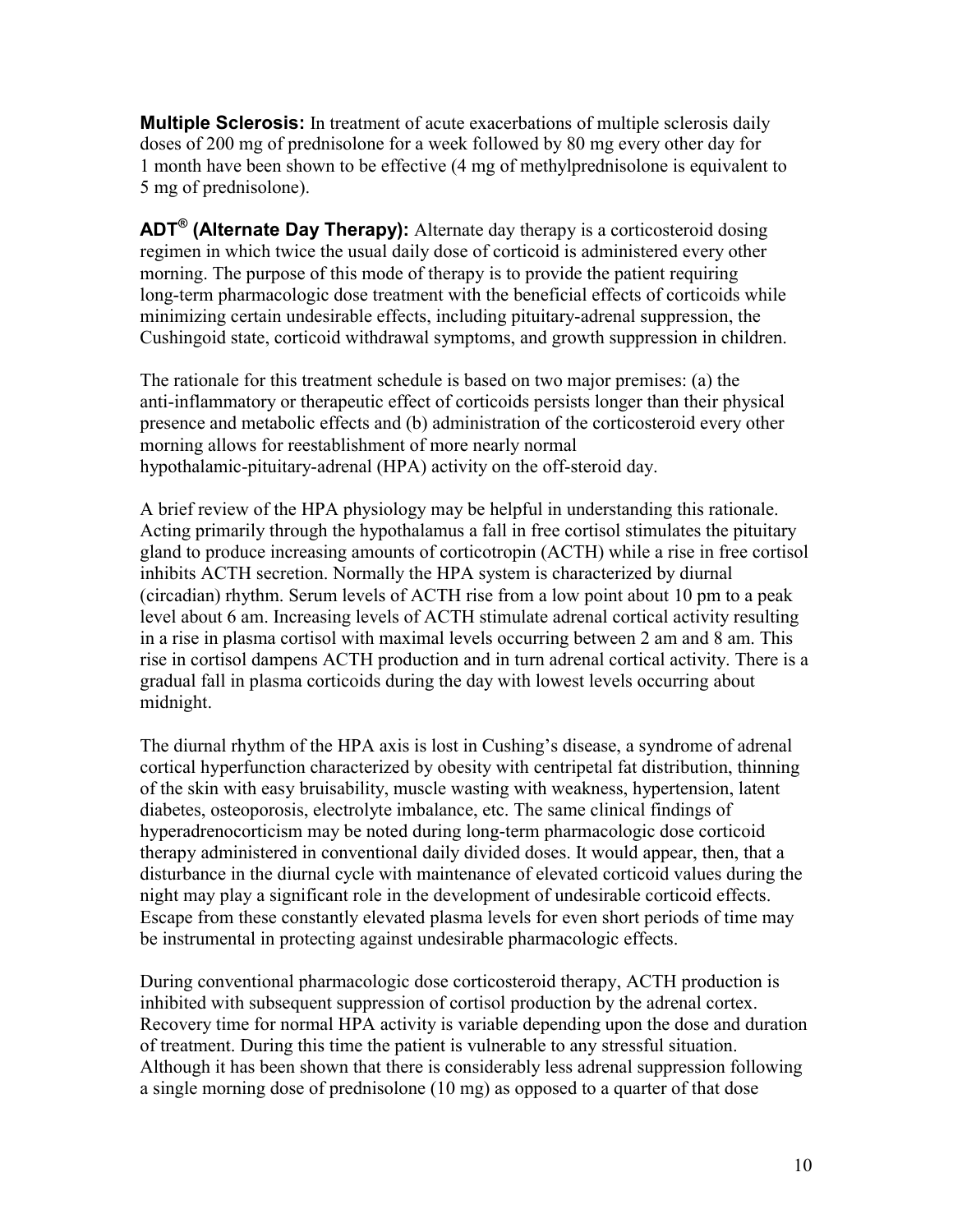administered every six hours, there is evidence that some suppressive effect on adrenal activity may be carried over into the following day when pharmacologic doses are used. Further, it has been shown that a single dose of certain corticosteroids will produce adrenal cortical suppression for two or more days. Other corticoids, including methylprednisolone, hydrocortisone, prednisone, and prednisolone, are considered to be short acting (producing adrenal cortical suppression for  $1\frac{1}{4}$  to  $1\frac{1}{2}$  days following a single dose) and thus are recommended for alternate day therapy.

The following should be kept in mind when considering alternate day therapy:

- 1) Basic principles and indications for corticosteroid therapy should apply. The benefits of ADT should not encourage the indiscriminate use of steroids.
- 2) ADT is a therapeutic technique primarily designed for patients in whom long-term pharmacologic corticoid therapy is anticipated.
- 3) In less severe disease processes in which corticoid therapy is indicated, it may be possible to initiate treatment with ADT. More severe disease states usually will require daily divided high dose therapy for initial control of the disease process. The initial suppressive dose level should be continued until satisfactory clinical response is obtained, usually four to ten days in the case of many allergic and collagen diseases. It is important to keep the period of initial suppressive dose as brief as possible particularly when subsequent use of alternate day therapy is intended.

Once control has been established, two courses are available: (a) change to ADT and then gradually reduce the amount of corticoid given every other day **or** (b) following control of the disease process reduce the daily dose of corticoid to the lowest effective level as rapidly as possible and then change over to an alternate day schedule. Theoretically, course (a) may be preferable.

- 4) Because of the advantages of ADT, it may be desirable to try patients on this form of therapy who have been on daily corticoids for long periods of time (eg, patients with rheumatoid arthritis). Since these patients may already have a suppressed HPA axis, establishing them on ADT may be difficult and not always successful. However, it is recommended that regular attempts be made to change them over. It may be helpful to triple or even quadruple the daily maintenance dose and administer this every other day rather than just doubling the daily dose if difficulty is encountered. Once the patient is again controlled, an attempt should be made to reduce this dose to a minimum.
- 5) As indicated above, certain corticosteroids, because of their prolonged suppressive effect on adrenal activity, are not recommended for alternate day therapy (eg, dexamethasone and betamethasone).
- 6) The maximal activity of the adrenal cortex is between 2 am and 8 am, and it is minimal between 4 pm and midnight. Exogenous corticosteroids suppress adrenocortical activity the least, when given at the time of maximal activity (am).
- 7) In using ADT it is important, as in all therapeutic situations to individualize and tailor the therapy to each patient. Complete control of symptoms will not be possible in all patients. An explanation of the benefits of ADT will help the patient to understand and tolerate the possible flare-up in symptoms which may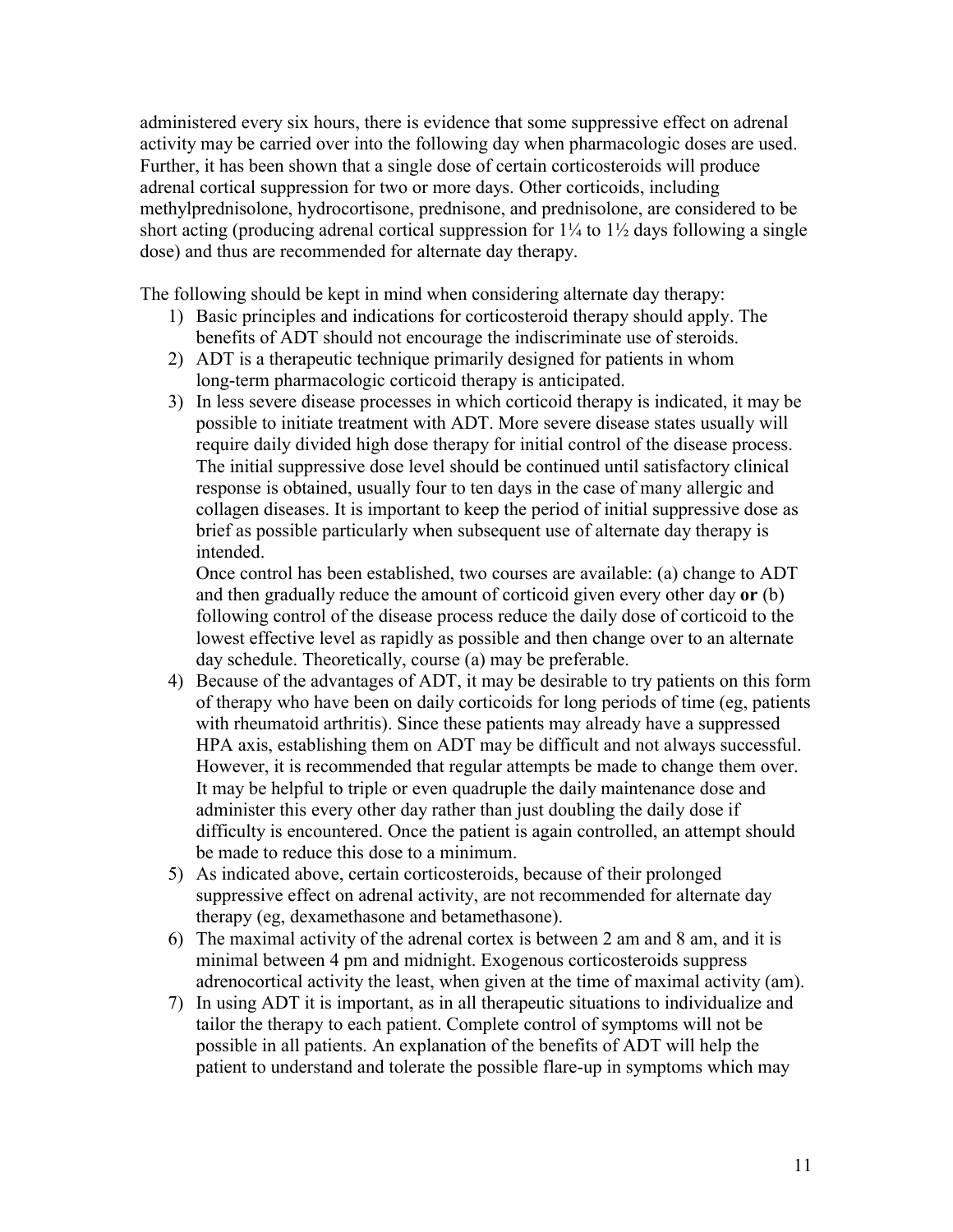occur in the latter part of the offsteroid day. Other symptomatic therapy may be added or increased at this time if needed.

- 8) In the event of an acute flare-up of the disease process, it may be necessary to return to a full suppressive daily divided corticoid dose for control. Once control is again established alternate day therapy may be reinstituted.
- 9) Although many of the undesirable features of corticosteroid therapy can be minimized by ADT, as in any therapeutic situation, the physician must carefully weigh the benefit-risk ratio for each patient in whom corticoid therapy is being considered.

## **HOW SUPPLIED**

MEDROL Tablets are available in the following strengths and package sizes:

| 2 mg (white, elliptical, scored, imprinted MEDROL 2)            |                  |
|-----------------------------------------------------------------|------------------|
| Bottles of 100                                                  | NDC 0009-0020-01 |
| 4 mg (white, elliptical, scored, imprinted MEDROL 4)            |                  |
| Bottles of 100                                                  | NDC 0009-0056-02 |
| DOSEPAK <sup>TM</sup> Unit of Use (21 tablets) NDC 0009-0056-04 |                  |
| 8 mg (white, elliptical, scored, imprinted MEDROL 8)            |                  |
| Bottles of 25                                                   | NDC 0009-0022-01 |
| 16 mg (white, elliptical, scored, imprinted MEDROL 16)          |                  |
| Bottles of 50                                                   | NDC 0009-0073-01 |
| 32 mg (white, elliptical, scored, imprinted MEDROL 32)          |                  |
| Bottles of 25                                                   | NDC 0009-0176-01 |

Store at controlled room temperature 20° to 25°C (68° to 77°F) [see USP].

# **REFERENCES**

- 1 Fekety R. Infections associated with corticosteroids and immunosuppressive therapy. In: Gorbach SL, Bartlett JG, Blacklow NR, eds. *Infectious Diseases*. Philadelphia: WBSaunders Company 1992:1050–1.
- 2 Stuck AE, Minder CE, Frey FJ. Risk of infectious complications in patients taking glucocorticoids. *Rev Infect Dis* 1989:11(6):954–63.

This product's label may have been updated. For current full prescribing information, please visit [www.pfizer.com](http://www.pfizer.com/).

Distributed by